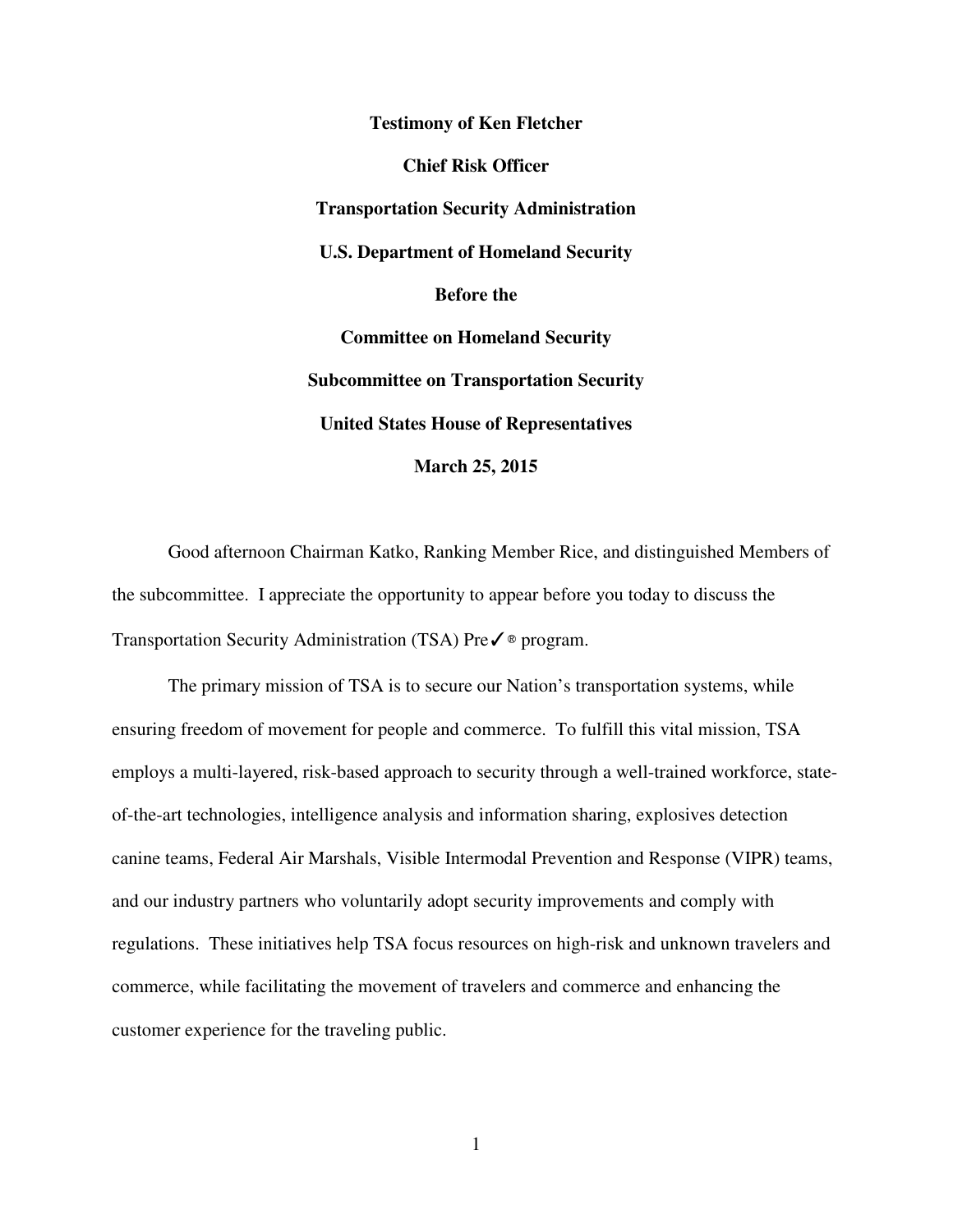The 9/11 Commission Report noted that the U.S. Government should set risk-based priorities to protect transportation assets, and implement the most practical and cost-effective programs to protect them. By applying a risk-based approach to security, TSA is able to employ resources with the greatest impact in reducing risk and enhancing the security of the traveling public and the Nation's transportation systems. Expedited screening for low-risk passengers is key to the success of RBS in aviation security. Through RBS measures, TSA increased the percent of passengers receiving some form of expedited screening from 9.6 percent in September 2013 to 50 percent by November 2014. This increase resulted in an overall average of 43.5 percent of passengers receiving some form of expedited screening by TSA during 2014.

Our approach to Risk Based Security (RBS) is to effectively manage security risks to maximize the value TSA provides to the nation in executing our security mission. The RBS measures implemented over the past three years have significantly increased our ability to move people through the checkpoint, requiring fewer resources than traditional screening operations. As a result, TSA has gained efficiencies through RBS initiatives, with savings totaling \$319 million over the past two years.

### **TSA Pre**✓® **Program**

In December 2013, TSA launched our TSA Pre✓® application program, which is the cornerstone of our expedited screening efforts. TSA Pre✓® was one of the first initiatives in TSA's shift toward a risk-based and intelligence-driven approach to security. Through this program, U.S. citizens and lawful permanent residents can apply directly to participate in TSA Preè and undergo a background check in order to become eligible for a period of 5 years.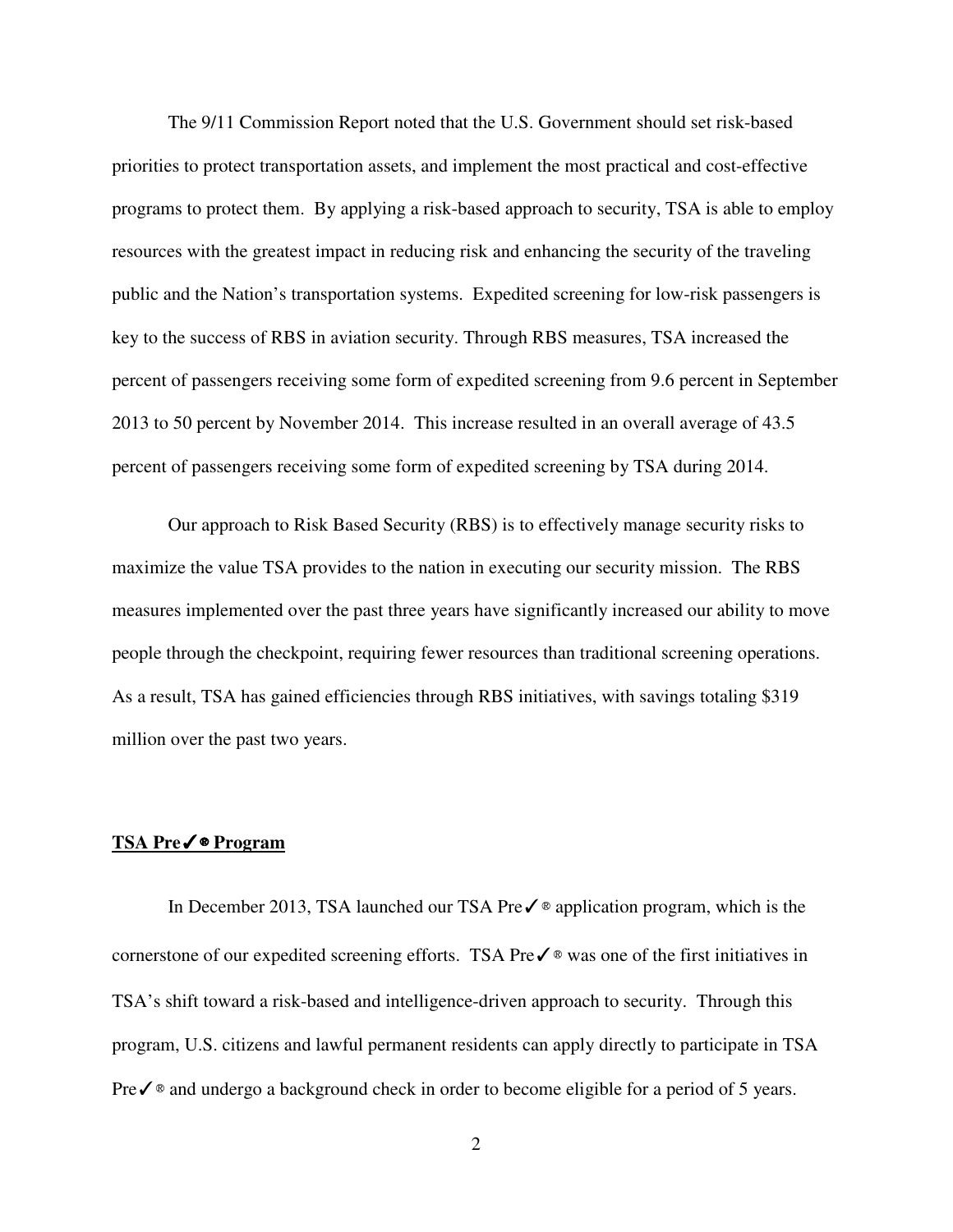Passengers may qualify for the program either directly through the TSA's Preè application program, or through the U.S Customs and Border Protection's Global Entry program.

TSA has worked closely with U.S. and foreign airlines to expand the number of airlines participating in TSA Pre $\checkmark$ <sup>®</sup>, and has enhanced the Known Crewmember Initiative, as well as extended eligibility for TSA Preè to U.S. Armed Forces personnel, Department of Defense personnel, and U.S. Coast Guard civilian employees. In November 2014, TSA extended TSA Pre  $\checkmark$   $\circ$  expedited screening benefits to students of four U.S. service academies. More than 60,000 DOD employees benefit from TSA Pre $\checkmark$  ® each week, and that number continues to steadily increase.

 TSA is currently working with a number of other Federal departments and agencies to include other lower risk populations into TSA Pre $\checkmark$ ®. TSA increased the number of airports with TSA Preè screening lanes to 125, established 481 dedicated and supplemental TSA Pre√ ® lanes, and added TSA Pre✓® Application Program enrollment centers for a total of 326 centers processing more than 1 million applicants. Since September 2013, TSA Pre✓® volume has increased 600 percent with more than 300 million passengers receiving TSA Pre✓® screening to date.

This year, TSA will continue to focus on increasing participation in TSA Preè with the goal of providing expedited screening to a majority of the traveling public. We plan to accomplish this by identifying and enrolling more low-risk populations, expanding participation to additional U.S. and foreign airlines, exploring potential opportunities to leverage private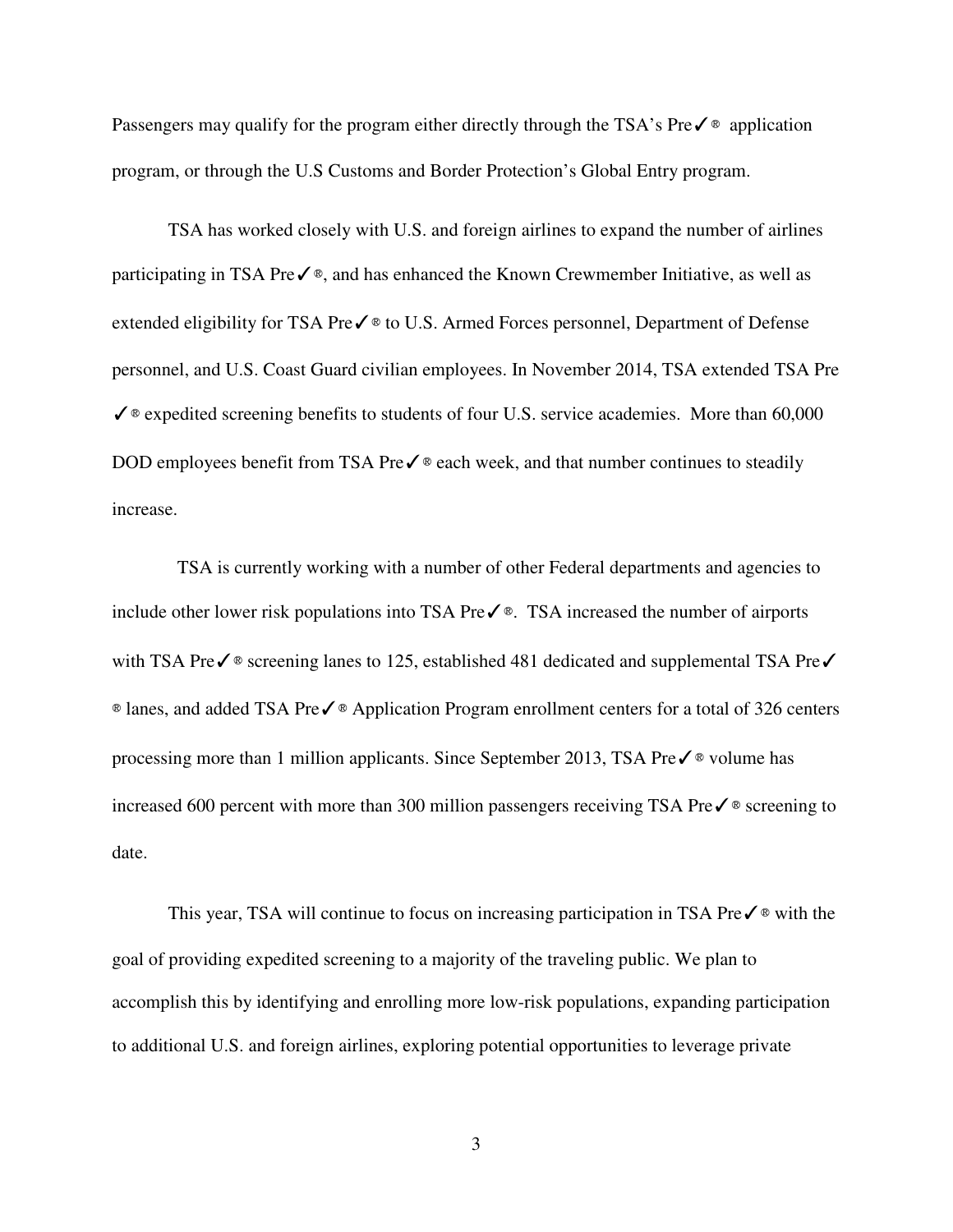sector capabilities and expertise in the TSA Preè application process, and offering additional opportunities for enrollment in TSA Pre $\checkmark$ <sup>®</sup>.

#### **Risk Based Security**

RBS enhancements do not stop with prescreening through TSA Preè. Beyond efforts like TSA Pre✓®, RBS screening at checkpoints includes real time threat assessments through the deployment of behavior detection techniques, explosives detection canines and explosive trace detection equipment, and risk-based physical screening utilizing differentiated screening procedures and technology applications.

RBS is not a standalone program, but a strategic application of intelligence-driven risk mitigation principles that moves away from the one-size-fits-all approach to security. TSA will continue to focus on applying our risk-based security approaches to other aspects of transportation security, including checked baggage, air cargo, regulatory compliance, and Federal Air Marshal deployments.

#### **Industry Engagement**

Our industry and stakeholder partners are vital to TSA's ability to implement risk-based security into every area of transportation security. Cooperation with and engagement by these partners was essential in helping TSA establish and expand the TSA Preè program across the aviation sector. Airlines worked with us to update their systems to handle new requirements, such as TSA Preè interconnectivity and boarding pass markings. Our airport partners also worked with us to reconfigure checkpoint space to accommodate a TSA Pre✓® lane for

4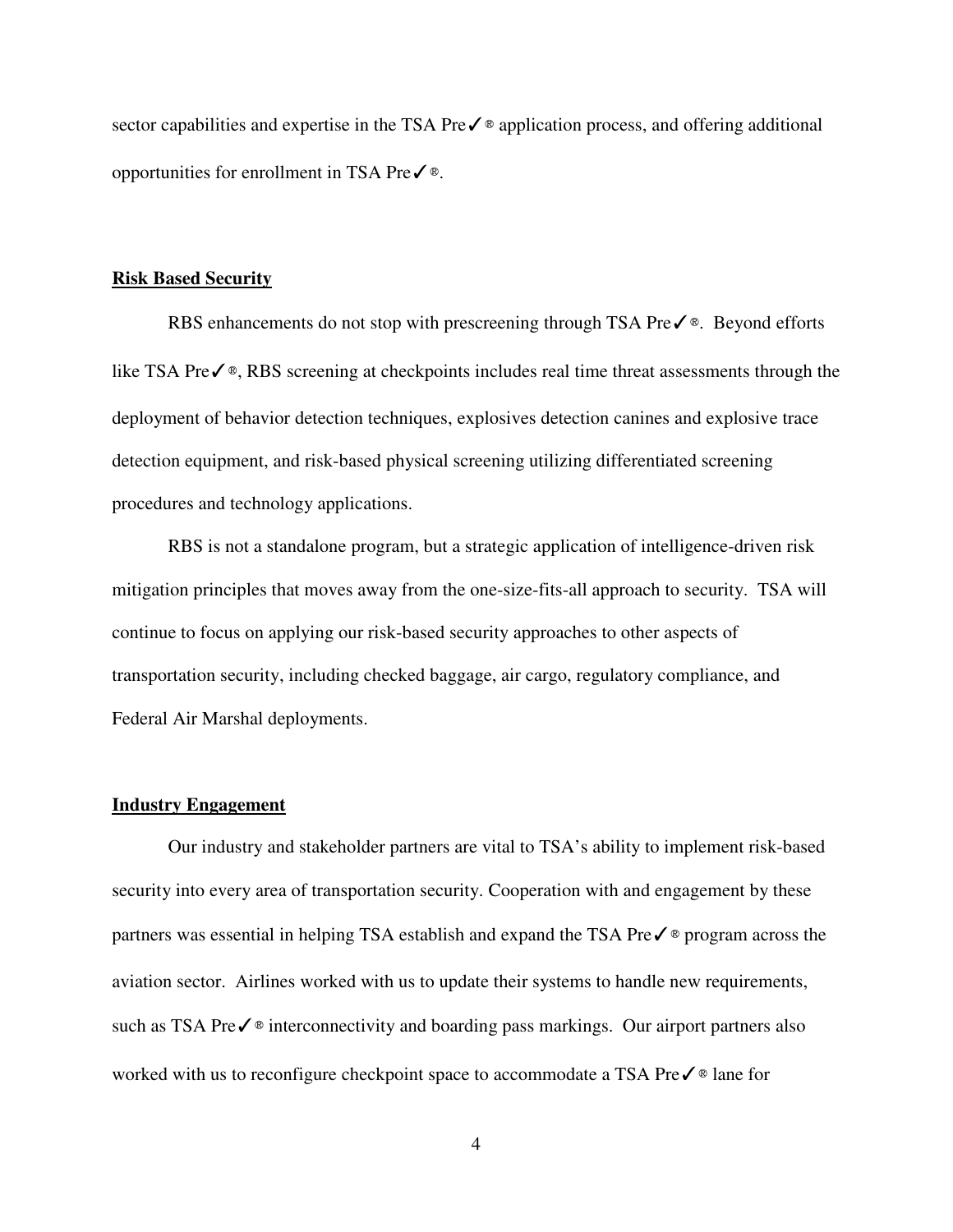passengers. To date, TSA has expanded the program to 10 domestic and one foreign airline at 125 airports nationwide, and continues to partner with industry to add partners and innovations to the program.

TSA's goal of increasing the number of passengers who receive expedited screening can only be accomplished through continued collaboration with industry stakeholders. We must develop a collaborative governance strategy between TSA and the private sector as we are asking them to invest their resources to realize risk-based strategy-driven changes. Recent market research conducted by the U.S. Travel Association indicates that more than 15 million travelers are willing to enroll in TSA Pre $\checkmark$ <sup>®</sup>, and we believe private sector involvement can significantly increase that enrollment potential.

## **OIG Report**

The DHS Office of Inspector General (OIG) recently concluded an audit of TSA Preè and made 17 recommendations, of which 13 are resolved but open. TSA is working to address the OIG's recommendations, such as working with the DHS Office of Policy and CBP to establish a common definition for identifying "lower-risk" travelers and low-risk trusted travelers across the Department for consistency in application across all DHS vetting programs. The OIG also recommended that TSA work to improve communications about TSA Preè to the public, as multiple avenues for access to TSA Pre $\checkmark$   $\circ$  can be confusing. TSA is working with OIG to address the intent of the outstanding recommendations, and further improve the program's security and access for the traveling public.